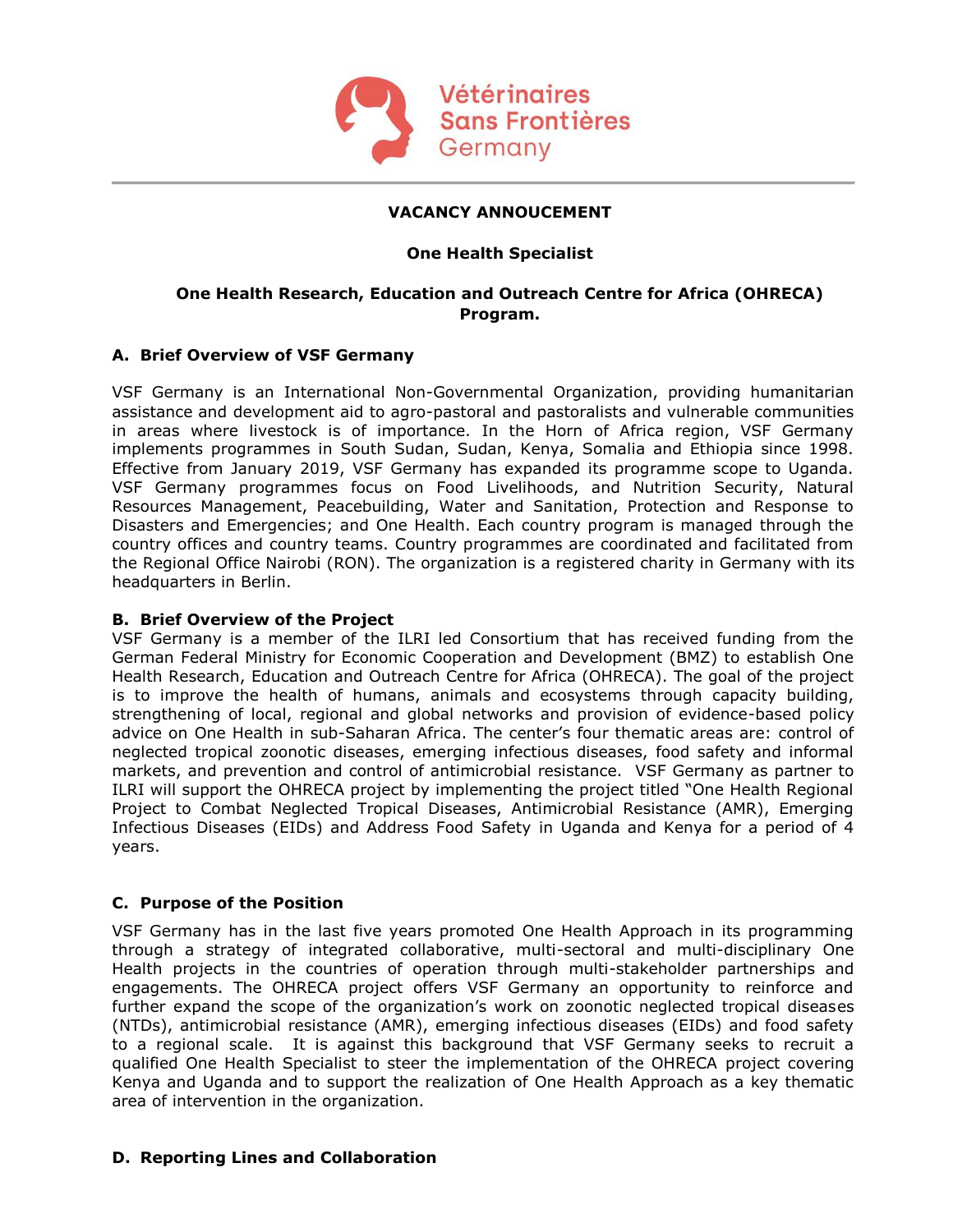The One Health Specialist shall be the VSF Germany OHRECA Project Manager, working under the direct technical supervision of the Regional Head of Programs, and in close collaboration and cooperation with the Country Director for Kenya, the Technical Project Manager for Uganda and other project team members at the countries and at the regional office; other implementing partners/ stakeholders, contracted consultants and associates including the respective country line ministries at the national and sub-regional levels, professional associations, value chain actors and PhD and MSc fellows associated with the OHRECA project implementation in the countries.

# **E. Key Tasks and Responsibilities**

The One Health Specialist shall be required to perform a wide range of generic tasks specific to the OHRECA Project management. Detailed specific OHRECA Component tasks shall be elaborated in the Job Description. Generic tasks and responsibilities shall include:

- ✓ Provide overall OHRECA project team leadership and prudent project management functions to ensure effective delivery on the project goals and objectives.
- $\checkmark$  Develop and execute, in collaboration with respective country teams and contracted service providers comprehensive project work plans in line with approved project budgets,
- $\checkmark$  Coordinate and supervise the implementation of planned project activities in collaboration with the country project teams, contracted consultants and other project stakeholders,
- $\checkmark$  In collaboration with the country teams and contracted service providers, prepare quality and timely project technical reports for submission to the donor, including preparation of briefing notes, success stories, posters and articles and blogs on One Health,
- $\checkmark$  Provide expert quidance on One Health related approaches and implementation modalities in line with VSF Germany One Health strategies and OHRECA project objectives,
- ✓ Promote multi-stakeholder, multi-sectoral and inter-disciplinary collaboration and coordination in the delivery of the OHRECA project through Multi-stakeholder platforms and other coordination mechanisms existing in the countries
- $\checkmark$  Support baseline surveys, studies, assessments on various OHRECA project components and establish data bases for the project beneficiaries,
- ✓ Perform epidemiological analysis, risk assessment and forecast of health threats requiring One Health interventions;
- $\checkmark$  Prepare, organize, participate in and provide technical support, as facilitator, trainer and/or evaluator, at the national and multi-country events such as technical meetings, workshops and simulation exercises in liaison with the key stakeholders at the involved countries,
- $\checkmark$  Contribute to strengthening national and regional capacities to efficiently operationalizing One Health through training needs assessments, curriculum development training purposes,
- $\checkmark$  Perform other related duties as required,

# **F. Essential Requirements**

- $\checkmark$  Bachelor's Degree in veterinary medicine with advanced post graduate qualification in Epidemiology, Public Health (with bias on Veterinary Public Health, AMR) and or any other discipline relevant to the management of One Health Programmes,
- $\checkmark$  One Health experience working in the national and private veterinary services or international organizations implementing One Health programmes is preferable.
- $\checkmark$  At least 7 years' experience in working on OH related matters with multi-disciplinary teams from animal, human and environmental sectors.
- ✓ Strong capability to liaise with multiple stakeholders in integrated One Health projects
- $\checkmark$  Strong familiarity with statistics, bio-statistics and or other relevant quantitative methods for conducting disease risk assessment and reporting.
- $\checkmark$  Excellent communication and writing skills
- $\checkmark$  Team player, self-motivated, ability to work under minimum supervision
- ✓ Ability to prioritize, problem-solve and meet agreed deadlines
- $\checkmark$  Understanding of capacity development and adult-learning principles,